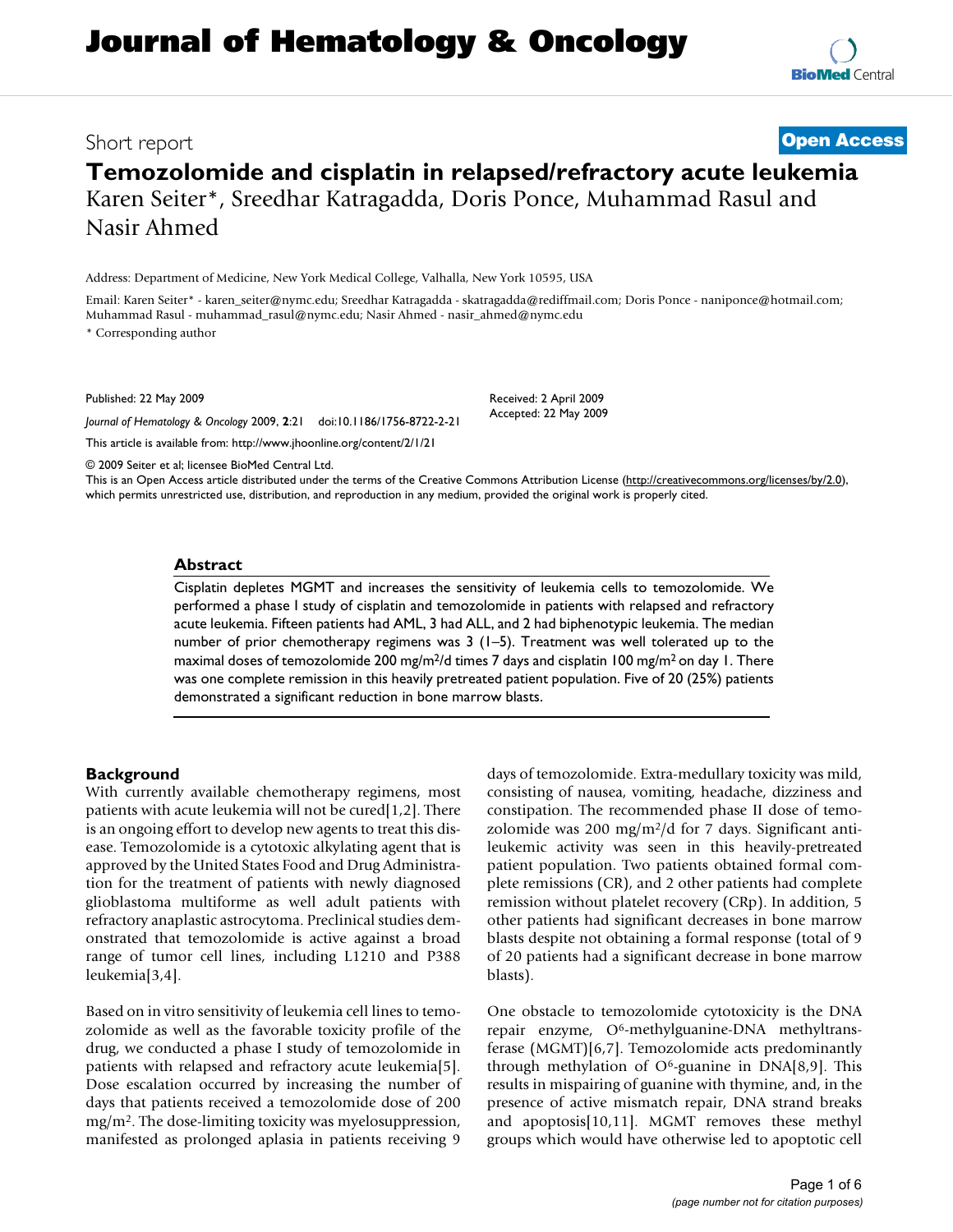death. Since MGMT becomes irreversibly inactivated in this process, the degree to which a cell can repair itself is inversely proportional to the level of MGMT present[12].

Laboratory studies have shown that only 25% of leukemia cells demonstrate low levels of MGMT[13]. Therefore, strategies to deplete MGMT in these cells could potentially render them more sensitive to temozolomide. One strategy is to combine temozolomide with other agents that deplete MGMT, such as cisplatin. Piccioni demonstrated that cisplatin and temozolomide were synergistic in leukemia cell lines, and that *in vivo* treatment of leukemic patients with cisplatin was followed by a reduction of MGMT activity in peripheral blood mononuclear cells[14]. D'Atri et al reported that, in Jurkat cells, cisplatin decreased MGMT activity in a time- and dose- dependent manner with maximal suppression observed 24 hours after treatment with cisplatin[[15](#page-5-0)]. Thus, cisplatin is potentially one agent that could increase the efficacy of temozolomide. Based on these data we performed a phase I study of cisplatin and temozolomide in patients with relapsed and refractory acute leukemia.

# **Methods**

Patients with acute myelogenous leukemia (AML), acute lymphoblastic leukemia (ALL) or chronic myelogenous leukemia in blastic phase (CML-BP) that had either relapsed following, or was refractory to standard chemotherapy were eligible. Additional entry criteria included age greater than 17 years, an ECOG Performance Status of 0–3, serum bilirubin less than 1.5 mg/dl, serum creatinine < 2.0 mg/dl and a creatinine clearance greater than 60 cc/ min. Patients must have recovered from any toxicity from previous chemotherapy regimens. Patients must not have received chemotherapy (other than hydroxyurea) in the 4 weeks prior to entry into this study.

All patients gave written informed consent under the guidance of the New York Medical College Institutional Review Board.

Pretreatment evaluation included a complete history and physical examination, bone marrow aspiration and biopsy for histology, cytogenetics, and flow cytometry, and routine laboratory studies including CBC with differential, chemistry profile and coagulation studies.

## *Treatment*

Cisplatin was administered on day 1 of therapy. The dose of cisplatin was escalated from 50 mg/m<sup>2</sup> to 100 mg/m<sup>2</sup> as in Table 1. Patients received standard hydration and antiemetics during cisplatin administration. Temozolomide was administered at a dose of 200 mg/m2/d, orally as a single dose on an empty stomach. The first dose of temozolomide was given 4 hours after the completion of

**Table 1: Dose Levels**

| Level         | n | Cisplatin               | Temozolomide                          |
|---------------|---|-------------------------|---------------------------------------|
|               | 3 | 50 mg/m <sup>2</sup>    | 200 mg/m $^{2}/d$ times 5 days        |
| $\mathcal{P}$ | 4 | $75 \text{ mg/m}^2$     | 200 mg/m <sup>2</sup> /d times 5 days |
| 3             | 5 | 75 mg/m $^2$            | 200 mg/m <sup>2</sup> /d times 7 days |
| 4             | 8 | $100$ mg/m <sup>2</sup> | 200 mg/m <sup>2</sup> /d times 7 days |

cisplatin. The initial group of patients received temozolomide for 5 days every cycle. Patients treated at higher dose levels received 7 days of temozolomide (Table 1). Patients were eligible to receive subsequent cycles of therapy unless they had evidence of progressive disease (bone marrow blasts or peripheral blood blasts greater than pretreatment). Treatment was given every 21–28 days, provided there was no persistent non-hematologic toxicity. Patients remained on treatment until there was evidence of progression of disease. Patients who had intolerable toxicity during a course of treatment could receive subsequent cycles at one dose level lower than that at which toxicity occurred.

Patients were entered in cohorts of 3 at the different dose levels stated. Temozolomide was increased to the dose determined in our original phase I study, and cisplatin was increased to 100 mg/m2.

Patients were assessed for clinical signs and symptoms of toxicity at least twice a week during the first month of treatment. Stable patients without significant toxicity in course 1 were monitored at least once a week in subsequent cycles. Patients had a bone marrow aspiration and biopsy approximately 3 weeks after treatment. Patients with obvious disease progression were not required to have this procedure. Subsequently, responding patients were to have a bone marrow aspiration and biopsy monthly for 3 months and then every 3 months until disease progression. A complete response required [1] the presence of a cellular marrow with less than 5% blasts and trilineage maturation, and [2] return of peripheral blood counts: absolute neutrophil count >1000/mm3, hemoglobin (untransfused) >10 gm/dl, and platelet count (untransfused) >100,000/mm3. Patients must have demonstrated these criteria for at least 4 weeks.

# **Results**

## *Patient Characteristics*

Twenty patients were treated on 4 dose levels of cisplatin plus temozolomide (Table 1). Sixteen patients received one cycle of therapy, three patients received two cycles, and one received three cycles. The baseline characteristics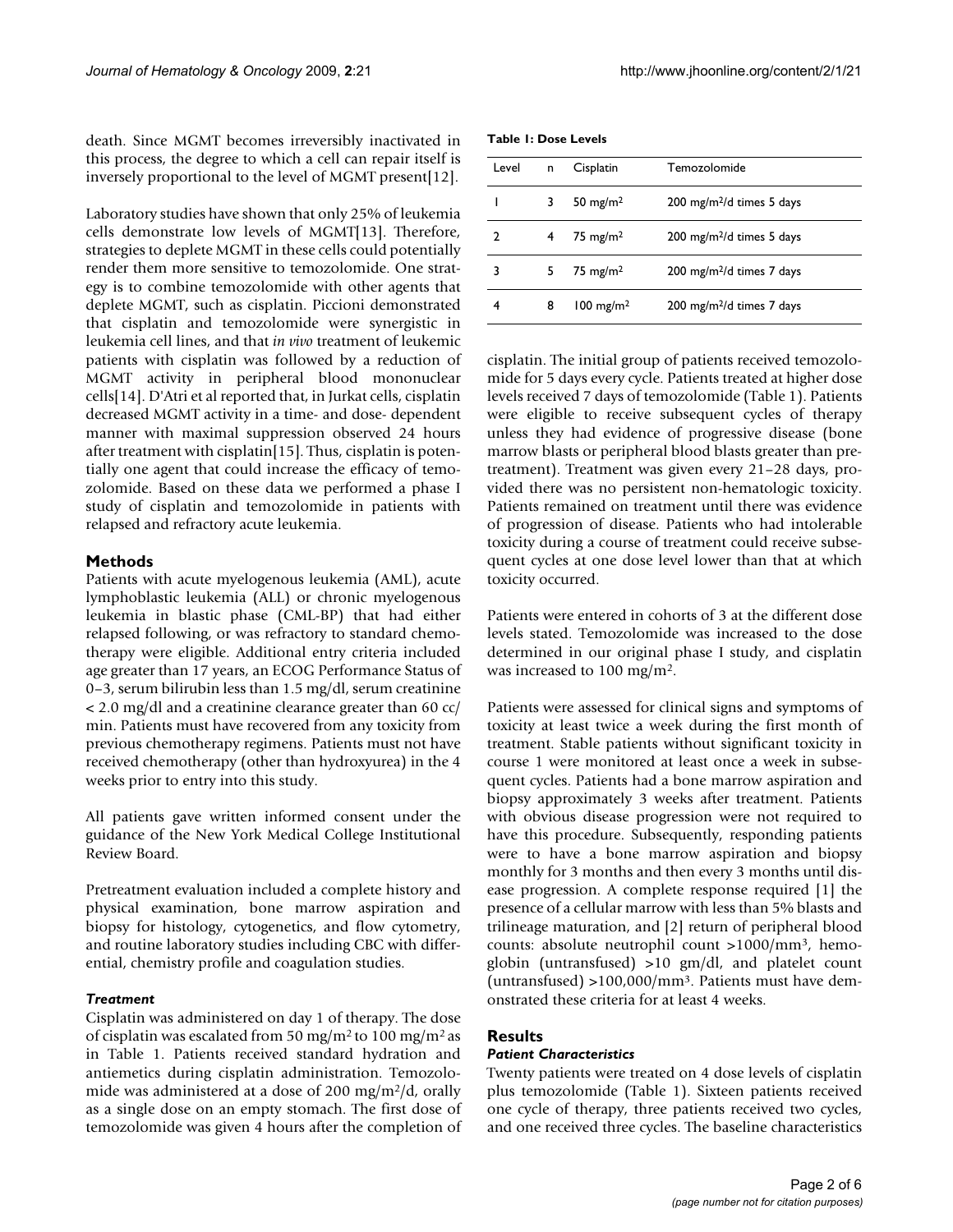are summarized in Table 2. Fifteen patients had AML, of whom 5 patients had MDS that evolved to AML and one had aplastic anemia that evolved to AML. Five of the patients with AML had primary refractory disease. Three patients had relapsed ALL. Two patients had acute biphenotypic leukemia. One of these had primary refractory disease. Patients had received a median of 3 prior intensive chemotherapy regimens for their acute leukemia (range 1–5 treatments). The median duration of first remission for those patients who were not initially refractory was 9 months (range 3–31 months) for patients with AML, and 6 months (range 3–17 months) for patients with ALL. Three patients had relapsed after stem cell transplants (1 autologous, 2 allogeneic). Of the patients with AML, two had t(8;21), twelve had intermediate risk cytogenetics and two had poor risk cytogenetics. Of the patients with ALL, two had normal cytogenetics and one was hypodiploid. Of the patients with biphenotypic leukemia, one had complex cytogenetics and the other had t(9;22).

# *Toxicity*

Overall treatment was well tolerated. There were no true dose limiting toxicities. Due to the need for hydration, most patients received their chemotherapy in the hospital. The median number of hospital days was 9 (range 0–39). Hematologic toxicity is difficult to assess in this patient population. All patients had significantly abnormal blood counts at the start of therapy. There was no evidence of prolonged myelosuppression. For the limited number of patients who received more than one cycle, the median time between cycles was 21 days (range 21–28). The median number of red blood cell transfusions per cycle was 4 range (0–8) and the median number of platelet transfusions was 4 (range 0–12). Only 8 patients required intravenous antibiotics. The remaining 12 patients did not develop neutropenic fever, presumably due to the use of prophylactic oral antibiotics. For all patients, the

#### **Table 2: Baseline Characteristics**

|                            | $N = 20$                    |
|----------------------------|-----------------------------|
| Age                        | $52(24-73)$                 |
| Sex                        | 10M/10F                     |
| Performance Status         | $2(1-3)$                    |
| Diagnosis:                 |                             |
| AML                        | 15                          |
| <b>ALL</b>                 | 3                           |
| Biphenotypic               | $\mathcal{P}$               |
| Number of prior regimens   | $3(1-5)$                    |
| Prior stem cell transplant | $3$ (1 auto/2 allo)         |
| Prior AHD                  | 6 (5 MDS/1 aplastic anemia) |
| Cytogenetics:              |                             |
| Good Risk                  | 2(10%)                      |
| Intermediate Risk          | 13 (65%)                    |
| High Risk                  | 5(25%)                      |
|                            |                             |

median number of days of intravenous antibiotics was 3 (range 0–33 days); for those who did require intravenous antibiotics the median number of days was 13 (range 3– 33 days).

Other grade 1/2 toxicities included nausea and vomiting in seven patients and constipation in three patients. One additional patient (treated at level 4) developed grade 3 constipation. Two patients developed grade 2 orthostatic hypotension (one patient day 8, level 2, and the other day 6, level 3). Two other patients developed asymptomatic bradycardia that occurred during chemotherapy administration (days 2–7) and resolved spontaneously. Both of these patients were treated at level 4. Due to the use of cisplatin, it was anticipated that patients would develop increases in creatinine as well as hypokalemia and hypomagnesemia. Therefore patients received hydration with supplementation of potassium and magnesium supplementation preemptively, provided they did not have hyperkalemia due to tumor lysis. Despite this, four patients developed grade 1/2 elevated creatinine (one patient level 2, three patients level 3). None of the patients treated at level 4 developed an increased creatinine, indicating that patient factors other than cisplatin dose were important in predicting this toxicity. There was no grade 3/4 renal toxicity. In all of the patients the abnormalities were rapidly reversible. Two patients treated at level 4 developed significant hypomagnesemia (grade 2) and hypokalemia (one grade 3, one grade 4). These abnormalities responded rapidly to aggressive supplementation.

## *Antileukemic Effect*

One patient (treated at level 4) had a formal complete remission. This patient had de novo AML with normal cytogenetics. Her first remission duration (after 3 + 7 therapy) was only 3 months. She then failed to respond to idarubicin and high dose cytarabine. This patient only received one cycle of cisplatin and temozolomide; she declined further chemotherapy and expired in relapse 3 months after treatment. Two other patients (both treated at level 4) had dramatic reductions in bone marrow blasts in their bone marrow (pretreatment 69% and 87% blasts, to post-treatment 3% and 5% blasts, respectively). These patients did not meet criteria for complete remission due to a lack of peripheral count recovery. The mean percentage of blasts prior to and following treatment for the different dose levels is summarized in Figure 1. There was a trend towards increased antileukemic effect in patients treated at the highest dose level compared to the other dose levels ( $p = 0.07$ ). At level 4, the mean percentage blasts in the marrow was 67% prior to treatment and 18% following treatment.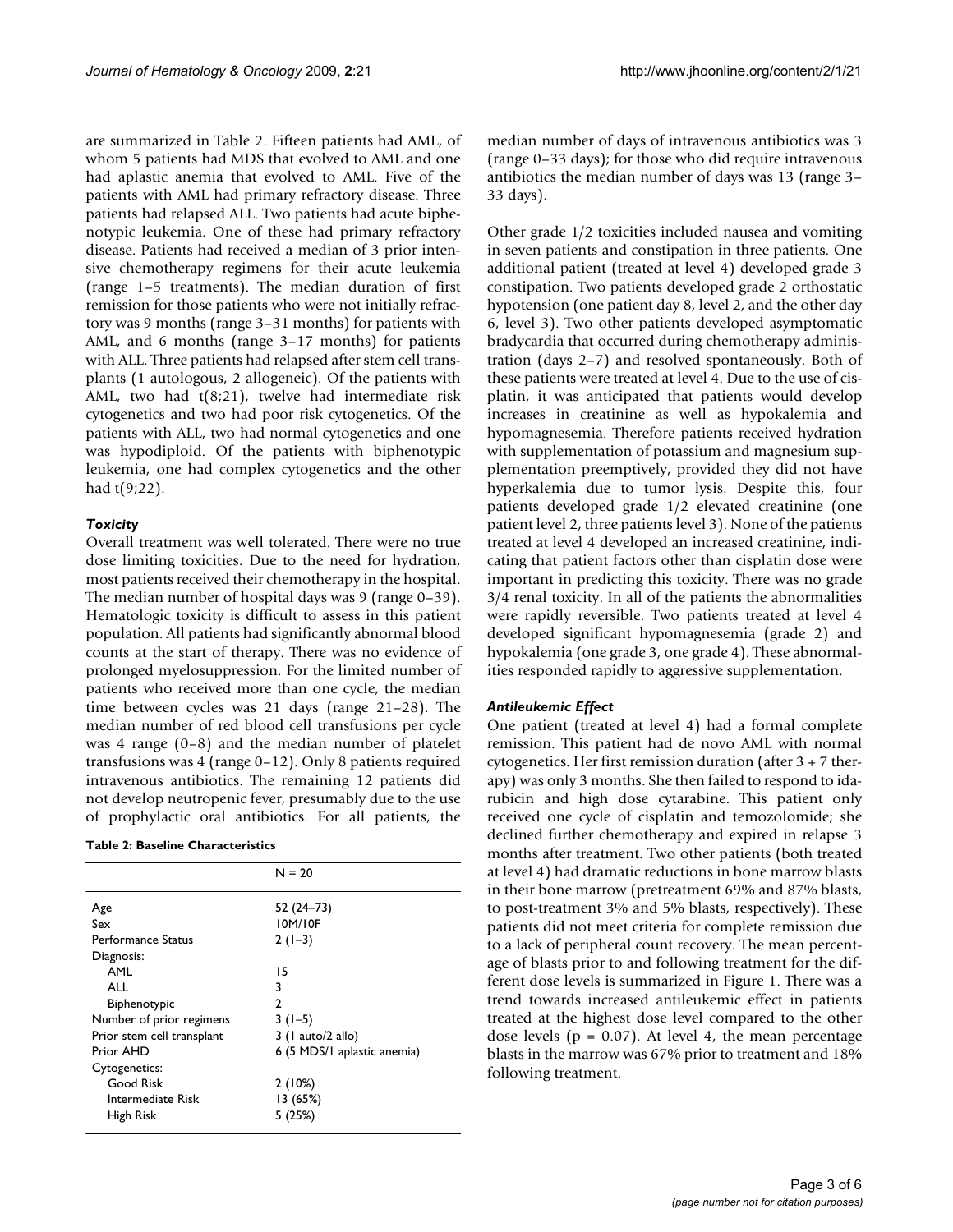

## **Figure 1**

**Percentage bone marrow blasts prior to and following treatment**. The results are given for the 4 dose levels of treatment. Patients treated at level 4 had the greatest antileukemic effect.

# **Discussion**

This study demonstrates that the combination of temozolomide and cisplatin is well tolerated in a heavily pretreated group of patients with acute leukemia. No dose limiting toxicity was seen with the addition of cisplatin to the full dose of temozolomide that was administered as a single agent in our previous study. Toxitcities were as expected and included myelosuppression, nausea, vomiting and (mild) renal and electrolyte abnormalities. We chose not to increase temozolomide beyond the dose in our other study and did not escalate cisplatin beyond that which is recommended in other malignancies.

Antileukemic activity was demonstrated, particularly at the highest dose level. Of 8 patients treated at this level, there was one complete remission and 2 other patients had 5% or fewer blasts in the bone marrow without peripheral count recovery. Although the complete remission rate at this level is only 14%, this group of patients is notoriously difficult to treat. Estey et al reported that for patients with AML in first relapse, only 11% of those whose first remission was less than 12 months achieved a complete remission with high dose cytarabine-based salvage therapy[16]. Five patients in the current study were treated as first salvage. All had a first remission duration of less than one year. Patients beyond first salvage are even more difficult to treat. Giles et al reported the outcome of 594 patients with AML undergoing second salvage therapy[17]. Overall, 13% of patients achieved a complete remission. Six adverse prognostic factors were identified:

first complete remission duration less than 6 months, second complete remission duration less than 6 months, salvage therapy not including allogeneic stem cell transplant, non-inversion 16 AML, platelet count less than  $50 \times 10^9$ / l, and leukocytosis greater than  $50 \times 10^9$ /l. Patients were divided into prognostic groups based on the number of risk factors they had. In the current study only 3 patients were treated as second salvage. According to the Giles criteria one of them would have an anticipated CR rate of 8% and two would have an anticipated CR rate of 0%. The other AML patients treated in this study were beyond second salvage. Thus the low complete remission rate seen in our study is not unexpected.

One question is whether the addition of cisplatin to temozolomide is synergistic or at least additive. In our previous study of 20 patients who received temozolomide as a single agent there were 2 formal complete remissions (10%), and 2 complete remissions without platelet recovery (10%)[5]. In that study, nine patients (30%) had a significant decrease in bone marrow blasts. In the current study there was one complete remission (5%), and 5 patients (25%) had a significant reduction in bone marrow blasts. Only 13 patients received 7 days of temozolomide (the minimum dose in the single agent study) on the current study. In this subset, the percentage of patients with reduction in bone marrow blasts (5/13, i.e. 38%) was comparable to that seen in the single agent study. Therefore it would appear that the efficacy of the two drug regimen was comparable to the single agent regimen.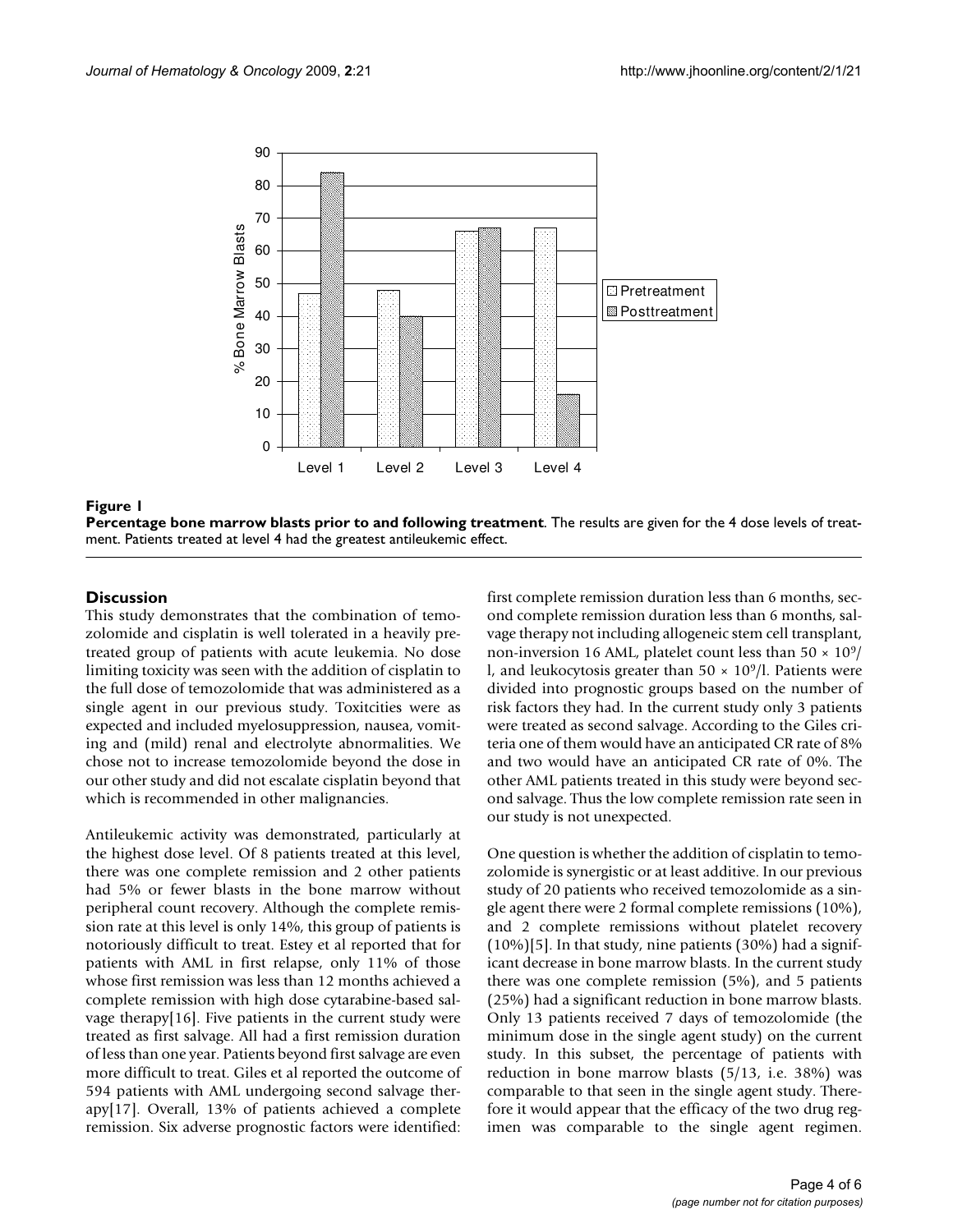However due to the small number of patients and heterogeneity of the patient groups it is impossible to draw any conclusions. A larger study would be needed to answer this question.

Another question is why cisplatin has not been used to any degree in the treatment of acute leukemia. Clearly there is in vitro data showing that some leukemia cell lines are sensitive to cisplatin [18] Complete remissions have also been reported in relapsed and refractory AML patients treated with carboplatin[19]. Undoubtedly there could be a reluctance to use an agent that causes renal and electrolyte abnormalities in a group of patients who are at high risk of these complications from their disease (tumor lysis) and supportive care (antibiotics). However with currently available supportive measures these issues are easily managed. In the current study several patients with high white blood cell counts (as high as 78,000/mm3) had rapid reductions in their peripheral counts. It was our impression that the reduction in peripheral counts was more rapid with the addition of cisplatin than with temozolomide alone, suggesting that the former is an active agent in this disease.

MGMT expression is an important mechanism of resistance to temozolomide. This has been demonstrated in gliomas [12] as well as in leukemia. Brandwein et al conducted a phase II study of temozolomide in poor prognosis AML patients 60 years of age or older [20]. Of 46 patients treated there were 3 complete remissions and 2 complete remissions without platelet recovery for an overall response rate of 11%. In previously untreated patients the overall response rate was 22%. Twenty-eight samples were obtained for MGMT analysis. The frequency of MGMT negativity was higher in previously untreated patients than in previously treated patients. Absent MGMT expression was significantly correlated with higher likelihood of response to temozolomide. The overall response rate was 60% for patients who were MGMT negative compared to 6% for patients with expression of MGMT. In the previously treated patients there was only one patient with no MGMT expression and that patient was the only one to attain complete remission. Caporaso et al have also added the MGMT inhibitor lomeguatrib to patients with refractory leukemia receiving temozolomide. Patients also received IL-2 subsequent to their chemotherapy. In this study six of eight heavily pretreated patients showed partial or complete disappearance of blast cells in the peripheral blood or bone marrow [21].

# **Conclusion**

In this phase I study in patients with relapsed/refractory acute leukemia, treatment was well tolerated up to the maximal doses of temozolomide 200 mg/m2/d times 7 days and cisplatin 100 mg/m2 on day 1. Significant antileukemic activity was observed. Further studies with direct measurement of MGMT levels could determine which patients are likely to benefit from this therapy.

# **Competing interests**

KS received research support from Schering Plough for this study

# **Authors' contributions**

KS: Designed the study, conducted the study, collected and analyzed data and wrote the manuscript. SK: Conducted the study, collected and analyzed data, and assisted in manuscript preparation. DP: Collected and analyzed data and assisted in manuscript preparation. MR: Collected and analyzed data. NA: Collected and analyzed data

# **References**

- 1. Yanada M, Garcia-Manero G, Borthakur G, Ravandi F, Kantarjian H, Estey E: **[Potential cure of acute myeloid leukemia: analysis of](http://www.ncbi.nlm.nih.gov/entrez/query.fcgi?cmd=Retrieve&db=PubMed&dopt=Abstract&list_uids=17948909) [1069 consecutive patients in first complete remission.](http://www.ncbi.nlm.nih.gov/entrez/query.fcgi?cmd=Retrieve&db=PubMed&dopt=Abstract&list_uids=17948909)** *Cancer* 2007, **110:**2756-2760.
- 2. Rowe JM, Buck G, Burnett AK, Chopra R, Wiernik PH, Richards SM, Lazarus HM, Franklin IM, Litzow MR, Ciobanu N, Prentice HG, Durrant J, Tallman MS, Goldstone AH, ECOG, MRC/NCRI Adult Leukemia Working Party: **[Induction therapy for adults with acute](http://www.ncbi.nlm.nih.gov/entrez/query.fcgi?cmd=Retrieve&db=PubMed&dopt=Abstract&list_uids=16105981) [lymphoblastic leukemia: results of more than 1500 patients](http://www.ncbi.nlm.nih.gov/entrez/query.fcgi?cmd=Retrieve&db=PubMed&dopt=Abstract&list_uids=16105981) from the international ALL trial: MRC UKALL XII/ECOG [E2993.](http://www.ncbi.nlm.nih.gov/entrez/query.fcgi?cmd=Retrieve&db=PubMed&dopt=Abstract&list_uids=16105981)** *Blood* 2005, **106:**3760-3767.
- 3. Stevens MF, Hickman JA, Langdon SP, Chubb D, Vickers L, Stone R, Baig G, Goddard C, Gibson NW, Slack JA: **[Antitumor activity and](http://www.ncbi.nlm.nih.gov/entrez/query.fcgi?cmd=Retrieve&db=PubMed&dopt=Abstract&list_uids=3664486) [pharmacokinetics in mice of 8-carbamoyl-3-methyl-imi](http://www.ncbi.nlm.nih.gov/entrez/query.fcgi?cmd=Retrieve&db=PubMed&dopt=Abstract&list_uids=3664486)dazo[5,1-d]-1,2,3,5-tetrazin-4(3H)-one (CCRG 81045; M & B 39381), a novel drug with potential as an alternative to [dacarbazine.](http://www.ncbi.nlm.nih.gov/entrez/query.fcgi?cmd=Retrieve&db=PubMed&dopt=Abstract&list_uids=3664486)** *Cancer Res* 1987, **47:**5846-5852.
- 4. Tentori L, Graziani G, Gilberti S, Lacal PM, Bonmassar E, D'Atri S: **[Triazene compounds induce apoptosis in O6-alkylguanine-](http://www.ncbi.nlm.nih.gov/entrez/query.fcgi?cmd=Retrieve&db=PubMed&dopt=Abstract&list_uids=7475280)[DNA alkyltransferase deficient leukemia cell lines.](http://www.ncbi.nlm.nih.gov/entrez/query.fcgi?cmd=Retrieve&db=PubMed&dopt=Abstract&list_uids=7475280)** *Leukemia* 1995, **9:**1888-1895.
- 5. Seiter K, Liu D, Loughran T, Siddiqui A, Baskind P, Ahmed T: **[Phase](http://www.ncbi.nlm.nih.gov/entrez/query.fcgi?cmd=Retrieve&db=PubMed&dopt=Abstract&list_uids=12149298) [I study of temozolomide in relapsed/refractory acute leuke](http://www.ncbi.nlm.nih.gov/entrez/query.fcgi?cmd=Retrieve&db=PubMed&dopt=Abstract&list_uids=12149298)[mia.](http://www.ncbi.nlm.nih.gov/entrez/query.fcgi?cmd=Retrieve&db=PubMed&dopt=Abstract&list_uids=12149298)** *J Clin Oncol* 2002, **20:**3249-3253.
- 6. Bobola MS, Tseng SH, Blank A, Berger MS, Silber JR: **[Role of O6](http://www.ncbi.nlm.nih.gov/entrez/query.fcgi?cmd=Retrieve&db=PubMed&dopt=Abstract&list_uids=9816224) [methylguanine-DNA methyltransferase in resistance of](http://www.ncbi.nlm.nih.gov/entrez/query.fcgi?cmd=Retrieve&db=PubMed&dopt=Abstract&list_uids=9816224) human brain tumor cell lines to the clinically relevant meth[ylating agents temozolomide and streptozotocin.](http://www.ncbi.nlm.nih.gov/entrez/query.fcgi?cmd=Retrieve&db=PubMed&dopt=Abstract&list_uids=9816224)** *Clin Cancer Res* 1996, **2:**735-741.
- 7. Wang G, Weiss C, Sheng P, Bresnick E: **[Retrovirus-mediated](http://www.ncbi.nlm.nih.gov/entrez/query.fcgi?cmd=Retrieve&db=PubMed&dopt=Abstract&list_uids=8645346) transfer of the human O6-methylguanine-DNA methyltrans[ferase gene into a murine hematopoietic stem cell line and](http://www.ncbi.nlm.nih.gov/entrez/query.fcgi?cmd=Retrieve&db=PubMed&dopt=Abstract&list_uids=8645346) resistance to the toxic effects of certain alkylating agents.** *Biochem Pharmacol* 1996, **51:**1221-1228.
- 8. Taverna P, Catapano CV, Citti L, Bonfanti M, D'Incalci M: **[Influence](http://www.ncbi.nlm.nih.gov/entrez/query.fcgi?cmd=Retrieve&db=PubMed&dopt=Abstract&list_uids=1421437) [of O6-methylguanine on DNA damage and cytotoxicity of](http://www.ncbi.nlm.nih.gov/entrez/query.fcgi?cmd=Retrieve&db=PubMed&dopt=Abstract&list_uids=1421437) temozolomide in L1210 mouse leukemia sensitive and [resistant to chloroethylnitrosoureas.](http://www.ncbi.nlm.nih.gov/entrez/query.fcgi?cmd=Retrieve&db=PubMed&dopt=Abstract&list_uids=1421437)** *Anticancer Drugs* 1992, **3:**401-405.
- 9. Lacal PM, D'Atri S, Orlando L, Bonmassar E, Graziani G: **[In vitro](http://www.ncbi.nlm.nih.gov/entrez/query.fcgi?cmd=Retrieve&db=PubMed&dopt=Abstract&list_uids=8859021) [inactivation of human O6-alkylguanine DNA alkyltrans](http://www.ncbi.nlm.nih.gov/entrez/query.fcgi?cmd=Retrieve&db=PubMed&dopt=Abstract&list_uids=8859021)[ferase by antitumor triazene compounds.](http://www.ncbi.nlm.nih.gov/entrez/query.fcgi?cmd=Retrieve&db=PubMed&dopt=Abstract&list_uids=8859021)** *J Pharmacol Exp Ther* 1996, **279:**416-422.
- 10. Friedman HS, Johnson SP, Dong Q, Schold SC, Rasheed BK, Bigner SH, Ali-Osman F, Dolan E, Colvin OM, Houghton P, Germain G, Drummond JT, Keir S, Marcelli S, Bigner DD, Modrich P: **[Methylator](http://www.ncbi.nlm.nih.gov/entrez/query.fcgi?cmd=Retrieve&db=PubMed&dopt=Abstract&list_uids=9230204) [resistance mediated by mismatch repair deficiency in a](http://www.ncbi.nlm.nih.gov/entrez/query.fcgi?cmd=Retrieve&db=PubMed&dopt=Abstract&list_uids=9230204)** [glioblastoma multiforme xenograft.](http://www.ncbi.nlm.nih.gov/entrez/query.fcgi?cmd=Retrieve&db=PubMed&dopt=Abstract&list_uids=9230204) **57:**2933-2936.
- 11. D'Atri S, Tentori L, Lacal PM, Graziani G, Pagani E, Benincasa E, Zambruno G, Bonmassar E, Jiricny J: **[Involvement of the mismatch](http://www.ncbi.nlm.nih.gov/entrez/query.fcgi?cmd=Retrieve&db=PubMed&dopt=Abstract&list_uids=9687575)**